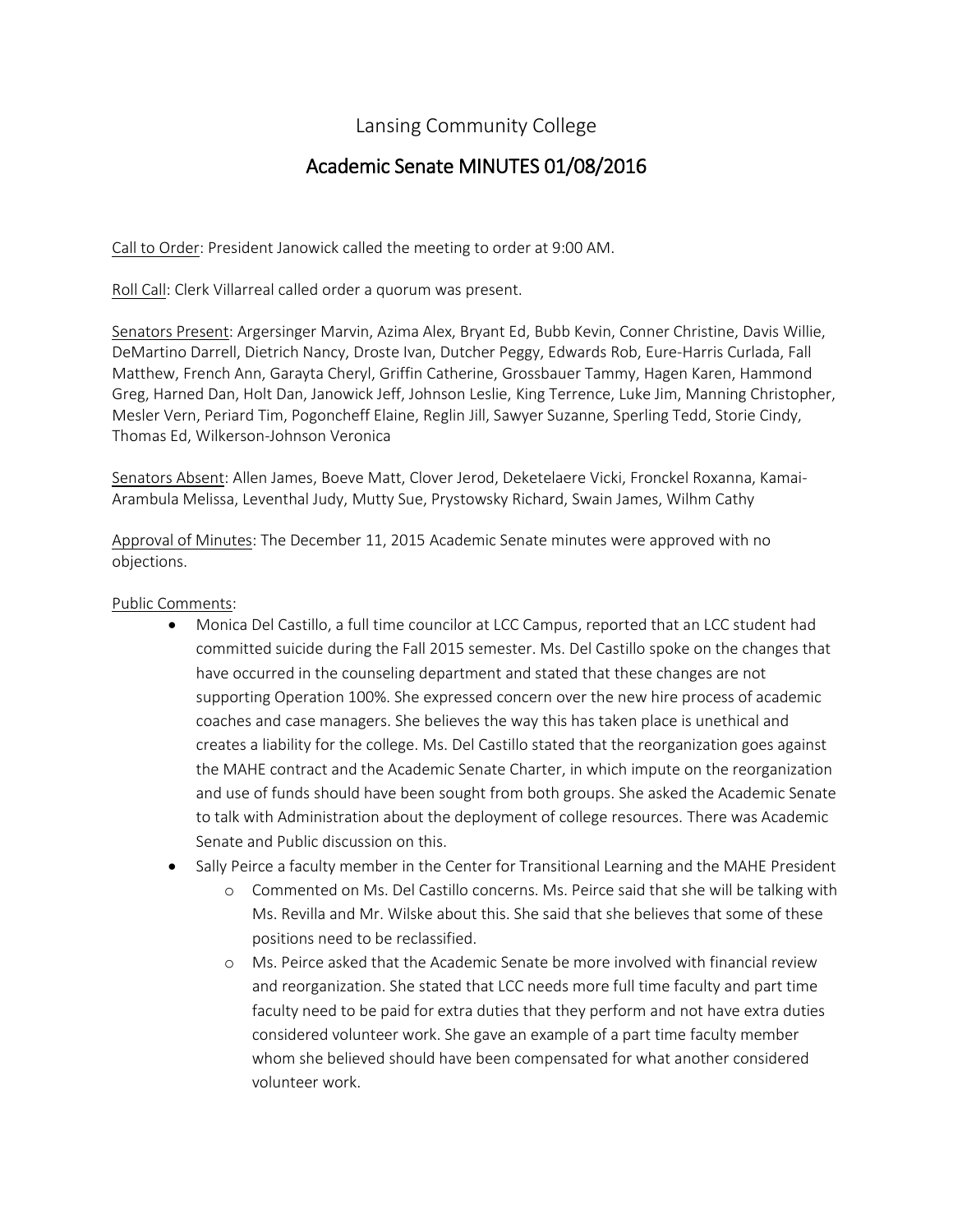- o Ms. Peirce encouraged the Academic Senate to make connections to West Campus and possibly hold an Academic Senate meeting there. She expressed concern that people at the West Campus are not familiar with Academic Senate or its role at the college.
- o Ms. Peirce also spoke on the HLC appeal process and how imperative it is for the college.
- Senator Reglin expressed concern over whether or not students will have their textbooks at the start of the semester. There was Senate discussion on this topic.
- Secretary Manning- expressed concern over the amount of time a student has to wait to see a councilor (2-3 weeks) unless the situation is already at escalated point.
- President Janowick:
	- o Labor issues are MAHE's job, the Charter does give the Senate a scope over expenditure of resources and reorganization. He said that the Senate needs to fulfil that part of the Senate's Charter.
	- o He spoke with Ms. Del Castillo and the other councilors earlier and would like this topic to be on the agenda at a later date.
	- o MBS bookstore was on the agenda at the end of December. Given the suit that was brought against LCC, Lisa Mazure was not able to come to Senate. This will be on the agenda at a later date.
- Joe Ortiz associate faculty member in the Biology department. Spoke about the HLC process and how it is affecting the faculty members. He spoke on his personal circumstances and how it is effecting his position.
	- o President Janowick said that we have addressed HLC and to some degree it has to be a process; this is something that we have had conversations and will continue to be discussed at a later date.
	- o President Janowick stated that he is going to ask Dr. Snider for more details on tested experience and how it relates to the different departments. He would like to see a system put into place.
	- o Senator Bryant commented that students like Mr. Ortiz. President Janowick noted that there are qualified teachers that will not be able to teach because they do not have the right credentials according to HLC requirements. Senator Luke spoke the HLC process.
- Senator Davis spoke on the *Pilot Project Developing Guided Pathways* and gave a handout to Senators.

President's Report: President Janowick apologized for the last meeting for pushing things quicker than they should have been with the new Online Training/D2L page. President Janowick said that the issue needs to be reconsidered and asked that Senators to bring it to their departments and that we have till it rolls out this summer.

## Provost's Report: None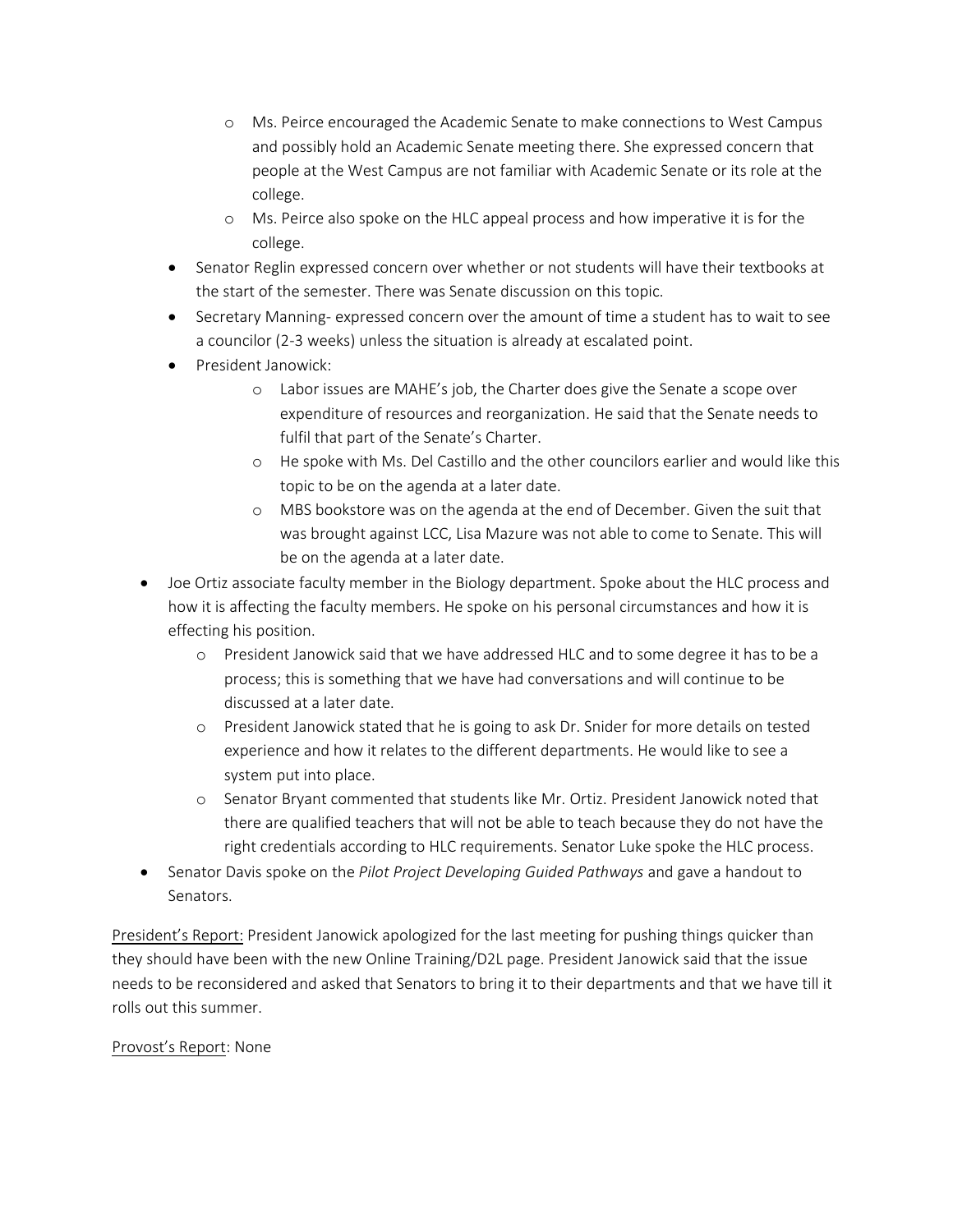Eric Snider MTA 2.0 Presentation: Dr. Snider gave a power point presentation on the Michigan Transfer Agreement (MTA) and went through an overview on what will and won't be allowed through the MTA.

- There was significant Senate discussion on how this will effect courses and students.
- Senator Conner asked that Clerk Villarreal email the presented PowerPoint to Senators.
- President Janowick :
	- o Commented that this is the policy should have gone through the Academic Senate.
	- o Asked if Academic Affairs had come up with a list of courses that are MTA approved and if they will submit that list as a report to the Curriculum Committee. He suggested that the Curriculum Committee should have a say about the list.
	- o President Janowick asked if it is reasonable to say that for programs/departments/divisions that do not have a process/procedure for HLC tested experience that they come up with a procedure and start using it? Dr. Snider said that tested experience is only for programs where a MA is not required. There was discussion on the interpretation of HLC guidelines regarding tested experience.
	- o MTA will be on the Agenda for the next meeting.

## Elections: Secretary Manning

Senator Manning gave a PowerPoint presentation overview of the suggested changes on the election and induction process of new members and new officers to the Academic Senate.

- Senator DeMartino asked about the restructuring of department representation.
- Senator French had a question about Section 3-B of the Bylaws regarding the reorganization. Senator French suggested that that the reorganization of the elections be based on programs instead of departments using the current structure of budgets.
- Senator Fall asked with the reorganization, if a Senator is no longer representing the department they were elected by, if the Senator should fulfill their term or not. It was agreed they should compete their elected term.
- Senator Griffin asked if term limits were going to be added to the bylaws. It was decided that there would not be limits set on how long a Senator can serve.
- Senator Sawyer asked if we could show the term of Senators on the Academic website. Clerk Villarreal will work with Senator Manning to making these changes to the Academic Senate website.
- Please email Senator Storie or Senator Manning with comments or concerns.